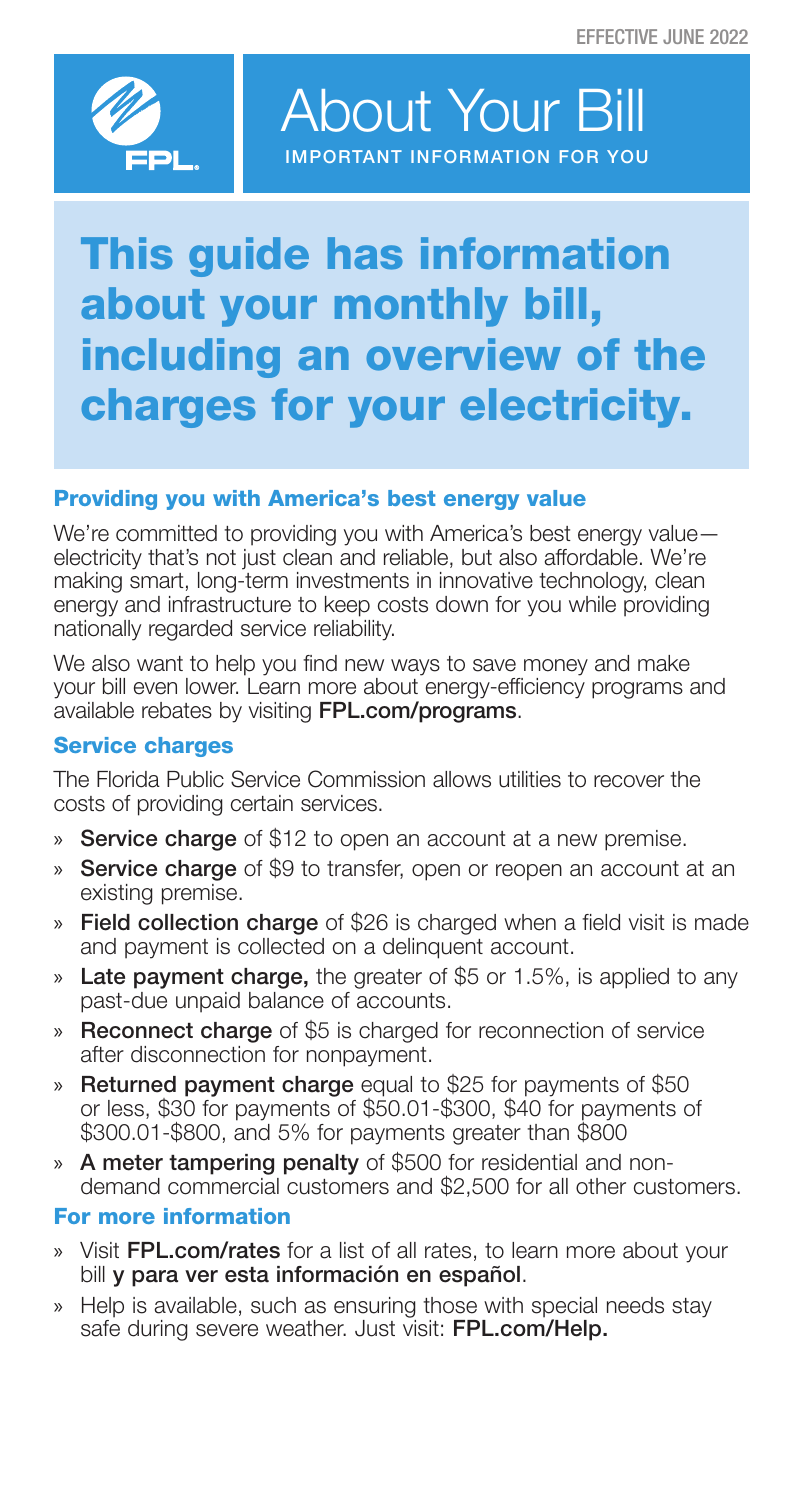| <b>RATES AND</b><br><b>CHARGES</b>     | Base<br>Charge/<br>Month            | $< 1.000$ kWh/<br><b>Energy Charge</b><br>c/kWh | > 1.000 kWh/<br><b>Energy Charge</b><br>c/kWh | Conservation<br>c/kWh                                      | Capacity<br>c/kWh                                                         | Environmental<br>c/kWh              |
|----------------------------------------|-------------------------------------|-------------------------------------------------|-----------------------------------------------|------------------------------------------------------------|---------------------------------------------------------------------------|-------------------------------------|
| <b>Residential Service</b><br>$(RS-1)$ | \$8.99                              | 6.683                                           | 7.683                                         | 0.134                                                      | 0.239                                                                     | 0.299                               |
| Residential TOU<br>Rider* (RTR-1)      | \$8.99                              | 12.043**                                        | $-5.267**$                                    | 0.134                                                      | 0.239                                                                     | 0.299                               |
|                                        | <b>Storm</b><br>Protection<br>c/kWh | $< 1.000$ kWh /<br><b>Fuel Charge</b><br>c/kWh  | $>1.000$ kWh /<br><b>Fuel Charge</b><br>c/kWh | Storm<br><b>Restoration</b><br>Recovery<br>Charge<br>c/kWh | <b>Interim Storm</b><br><b>Restoration</b><br>Recovery<br>Charge<br>c/kWh | <b>Transition</b><br>Rider<br>c/kWh |
| <b>Residential Service</b><br>$(RS-1)$ | 0.214                               | 3.487                                           | 4.487                                         | 0.800                                                      | 0.300                                                                     | 2.106                               |
| Residential TOU<br>Rider* (RTR-1)      | 0.214                               | $0.285**$                                       | $-0.122**$                                    | 0.800                                                      | 0.300                                                                     | 2.106                               |

\*\* Except for base charges, all rates and charges under Rate Schedule RS-1 shall apply to RTR-1. RTR-1 Base Energy and Fuel Charges and Credits applicable to on- and off-peak usage are in addition to the RS-1 charges.

#### LIGHTING RATES: COMPANY-OWNED UNITS (FIXTURE, MAINTENANCE, AND BASE NON-FUEL ENERGY) OS I/II High Pressure Sodium Vanor Open Bottom 5,400 lu 70 watts \$ 6.20 Open Bottom 8,800 lu 100 watts \ \ \$5.95 Open Bottom with Shield Open Bottom with Shield<br>8,800 lu 100 watts  $\begin{bmatrix} 8.800 \end{bmatrix}$  \$7.30 Acorn 8,800 lu 100 watts **1 \$20.90** Colonial 8,800 lu 100 watts **\$7.21** English Coach 8,800 lu 100 watts  $\frac{1}{1}$  \$22.59 Destin Single 8,800 lu 100 watts \$37,33 Destin Double Destin Double<br>17,600 lu 200 watts  $$73.87$ Cobrahead 5,400 lu 70 watts  $\frac{1}{37.97}$ Cobrahead 8,800 lu 100 watts \$7,30 Cobrahead 20,000 lu 200 watts \$10.57 Cobrahead 25,000 lu 250 watts \$11,03 Cobrahead 46,000 lu 400 watts \$13,48 Cutoff Cobrahead Cutoff Cobranead<br>8,800 lu 100 watts  $\begin{array}{|c|c|} \hline \text{$37.85} \end{array}$ Cutoff Cobrahead  $25,000$  lu 250 watts  $\begin{array}{|l|}\n\hline\n\end{array}$  \$11.11 Cutoff Cobrahead Gutoli Gobraneau<br>46,000 lu 400 watts  $\begin{array}{|l|}\n\hline\n\end{array}$ \$13.49 Bracket Mount CIS Exacket Mount CIS<br>25,000 lu 250 watts  $\begin{array}{|l|}\n\hline\n\text{20.11}\n\end{array}$ Tenon Top CIS  $\left| \begin{array}{c} \text{P}\end{array} \right|$   $\left| \begin{array}{c} \text{P}\end{array} \right|$   $\left| \begin{array}{c} \text{P}\end{array} \right|$   $\left| \begin{array}{c} \text{P}\end{array} \right|$   $\left| \begin{array}{c} \text{P}\end{array} \right|$   $\left| \begin{array}{c} \text{P}\end{array} \right|$   $\left| \begin{array}{c} \text{P}\end{array} \right|$ Bracket Mount CIS Bracket Mount CIS<br>46,000 lu 400 watts \$23.14 Small ORL 20,000 lu 200 watts \$19.84 Small ORL 25,000 lu 250 watts \$19.89 Small ORL 46,000 lu 400 watts \$22.71 Large ORL 20,000 lu 200 watts \$30.14 Large ORL 46,000 lu 400 watts \$36,27 Shoebox 46,000 lu 400 watts **1** \$19.99 Directional 16,000 lu 150 watts **S**10.78 Directional 20,000 lu 200 watts \$14.67 Directional 46,000 lu 400 watts \$14,53 Large Flood 125,000 lu 1,000 watts \$26.65 OS I/II Metal Halide Acorn 12,000 lu 175 watts \$23.30 Colonial 12,000 lu 175 watts **\$9.65** English Coach 12,000 lu 175 <br>watts **\$24.76** Destin Single 12,000 lu 175 watts \$39.28 Destin Double 24,000 lu 350<br>watts **\$**77.16 Small Flood 32,000 lu 400 watts \, \$14.81 Small Parking Lot Small Parking Lot<br>32,000 lu 400 watts \$22.02 Large Flood 100,000 lu 1,000<br>watts **\$27.51** Large Parking Lot Large Parking Lot<br>100,000 lu 1,000 watts  $\begin{array}{|l|}\n\hline\n\end{array}$ \$41.38 OS I/II Metal Halide Pulse **Start** Acorn 13,000 lu 150 watts \$24.91 Colonial 13,000 lu 150 watts \$10.15 English Coach 13,000 lu 150 <br>watts **\$25.40** Destin Single 13,000 lu 150 watts | \$49.96 Destin Double 26,000 lu 300<br>watts Small Flood 33,000 lu 350 watts \$15.54 Shoebox 33,000 lu 350 watts \$17.42 Flood 68,000 lu 750 watts **\$23.17** OS I/II **Mercury** Vapor Open Bottom 7,000 lu 175 watts \\$6.02 Cobrahead 3,200 lu 100 watts \$7.73 Cobrahead 7,000 lu 175 watts \$8.09 Cobrahead 9,400 lu 250 watts \\$10.70 Cobrahead 17,000 lu 400 watts \$13.14 Cobrahead 48,000 lu 1,000 watts | \$27.92 Directional 17,000 lu 400 watts \ \ \\$17.22 Note: Residential customers whose monthly base electric service costs fall below \$25 are subject to a minimum \$25 base bill.

|                                                                                                                                 | OS I/II<br>LED |                                                                                                                                                                     |  | <b>OS I/II</b><br>LED |
|---------------------------------------------------------------------------------------------------------------------------------|----------------|---------------------------------------------------------------------------------------------------------------------------------------------------------------------|--|-----------------------|
| Acorn 3,776 lu 75 watts                                                                                                         | \$30.30        | Colonial Large                                                                                                                                                      |  | \$15.18               |
| Street Light 4,440 lu 72 watts                                                                                                  | \$21.04        | 5,963 lu 72 watts<br><b>Colonial Small</b>                                                                                                                          |  |                       |
| Acorn A5 2,820 lu 56 watts                                                                                                      | \$35.50        | 4,339 lu 45 watts                                                                                                                                                   |  | \$14.26               |
| Cobrahead S2 5,100 lu 73 watts                                                                                                  | \$11.23        | Acorn A 8,704 lu 81 watts                                                                                                                                           |  | \$29.97               |
| Cobrahead S3 10,200 lu 135 watts                                                                                                | \$14.01        | Destin I 7.026 lu 99 watts                                                                                                                                          |  | \$49.15               |
| ATB071 S2/S3 6,320 lu 71 watts                                                                                                  | \$14.01        | Flood Large                                                                                                                                                         |  | \$29.09               |
| ATB1 105 S3 9.200 lu 105 watts                                                                                                  | \$19.12        | 37,400 lu 297 watts<br>Flood Medium                                                                                                                                 |  |                       |
| ATB2 280 S4 23,240 lu 280 watts                                                                                                 | \$23.62        | 28,700 lu 218 watts                                                                                                                                                 |  | \$24.57               |
| E132 A3 7,200 lu 132 watts                                                                                                      | \$40.41        | Flood Small                                                                                                                                                         |  | \$20.78               |
| E157 SAW 9,600 lu 157 watts                                                                                                     | \$28.24        | 18,600 lu 150 watts                                                                                                                                                 |  |                       |
| WP9 A2/S2 7,377 lu 140 watts                                                                                                    | \$62.58        | ATB2 210<br>23,588 lu 208 watts                                                                                                                                     |  | \$22.26               |
| Destin Double 15,228 lu 210 watts                                                                                               | \$106.02       | Destin 8,575 lu 77 watts<br>Destin Wildlife<br>1,958 lu 56 watts                                                                                                    |  | \$37.89               |
| ATB0 108 S2/S3 9,336 lu 108 watts                                                                                               | \$13.21        |                                                                                                                                                                     |  | \$43.51               |
| Colonial 3,640 lu 45 watts                                                                                                      | \$13.94        |                                                                                                                                                                     |  |                       |
| LG Colonial 5,032 lu 72 watts                                                                                                   | \$16.56        | <b>AEL Roadway ATBS 3K</b><br>8,212 lu 76 watts                                                                                                                     |  | \$8.27                |
| Security Lt 4,204 lu 43 watts                                                                                                   | \$8.10         | AEL Roadway ATBS 4K                                                                                                                                                 |  |                       |
| Roadway 1 5,510 lu 62 watts                                                                                                     | \$10.06        | 8,653 lu 76 watts                                                                                                                                                   |  | \$8.27                |
| Galleon 6s g 32,327 lu 315 watts                                                                                                | \$36.65        | Cree RSW Amber - XL                                                                                                                                                 |  | \$19.95               |
| Galleon 7s q 38,230 lu 370 watts                                                                                                | \$40.95        | 5,300 lu 144 watts<br>Cree RSW Amber - Large                                                                                                                        |  |                       |
| Galleon 10s q 53,499 lu 528 watts                                                                                               | \$56.22        | 3,715 lu 92 watts                                                                                                                                                   |  | \$14.84               |
| Flood 421 W 36,000 lu 421 watts                                                                                                 | \$32.53        | EPTC 7,300 lu 65 watts<br>Cont American Elect 3K<br>3,358 lu 38 watts<br>Cont American Elect 4K<br>3,615 lu 38 watts<br>Acuity AEL ATB2 Gray<br>16,593 lu 133 watts |  | \$21.38               |
| Wildlife Cert 5,355 lu 106 watts                                                                                                | \$28.06        |                                                                                                                                                                     |  | \$9.84                |
| Evolve Area 8,300 lu 72 watts                                                                                                   | \$22.06        |                                                                                                                                                                     |  |                       |
| ATB0 70 8,022 lu 72 watts                                                                                                       | \$13.16        |                                                                                                                                                                     |  | \$9.84                |
| ATB0 100 11,619 lu 104 watts                                                                                                    | \$14.33        |                                                                                                                                                                     |  | \$12.75               |
| ATB2 270 30,979 lu 274 watts                                                                                                    | \$26.12        |                                                                                                                                                                     |  |                       |
| Roadway 2 9,514 lu 95 watts                                                                                                     | \$11.21        | Holophane Granville (Black/<br>Black) 3K 6,586 lu 51 watts                                                                                                          |  | \$21.60               |
| Roadway 3 15,311 lu 149 watts                                                                                                   | \$15.26        | Cree XSPM                                                                                                                                                           |  | \$11.18               |
| Roadway 4 28,557 lu 285 watts                                                                                                   | \$21.57        | 12,000 lu 95 watts                                                                                                                                                  |  |                       |
|                                                                                                                                 |                |                                                                                                                                                                     |  |                       |
| <b>CUSTOMER-OWNED UNITS</b>                                                                                                     |                |                                                                                                                                                                     |  | <b>0S I/II</b>        |
| Sodium Vapor 8,800 lu 100 watts                                                                                                 |                |                                                                                                                                                                     |  | \$2.08                |
| Sodium Vapor 16,000 lu 150 watts                                                                                                |                |                                                                                                                                                                     |  | \$2.97                |
| Sodium Vapor 20,000 lu 200 watts                                                                                                |                |                                                                                                                                                                     |  | \$3.37                |
| Sodium Vapor 25,000 lu 250 watts                                                                                                |                |                                                                                                                                                                     |  | \$4.03                |
| Sodium Vapor 46,000 lu 400 watts                                                                                                |                |                                                                                                                                                                     |  | \$6.12                |
| Sodium Vapor 125,000 lu 1,000 watts                                                                                             |                |                                                                                                                                                                     |  | \$13.37               |
| Metal Halide 32,000 lu 400 watts                                                                                                |                |                                                                                                                                                                     |  | \$6.23                |
| Metal Halide 100,000 lu 1,000 watts                                                                                             |                |                                                                                                                                                                     |  | \$15.70               |
|                                                                                                                                 |                |                                                                                                                                                                     |  | 3.273                 |
| Base Non-Fuel Energy (¢ per kWh)<br>COMPANY-OWNED UNITS                                                                         |                |                                                                                                                                                                     |  | <b>Other Charges</b>  |
| 13 ft. Decorative Concrete Pole                                                                                                 |                |                                                                                                                                                                     |  | \$18.99               |
| 13 ft. Decorative High Gloss Concrete Pole                                                                                      |                |                                                                                                                                                                     |  | \$17.18               |
| 16 ft. Decorative Base Aluminum Pole with 6" Tenon                                                                              |                |                                                                                                                                                                     |  | \$13.62               |
| 17 ft. Decorative Base Aluminum Pole                                                                                            |                |                                                                                                                                                                     |  | \$19.90               |
| 18 ft. (14 ft. Mounting Height) Aluminum Decorative York Pole<br>20 ft. (16 ft. Mounting Height) Aluminum Decorative Grand Pole |                |                                                                                                                                                                     |  | \$18.08<br>\$14.78    |

\*\* Rates as approved by the Florida Public Service Commission in Docket Nos. 20190038-EI, 20200241-EI, 20210015-EI, 20210001-EI, 20210002-EI, 20210007-EI, 20200092-EI and 20210170-EI.